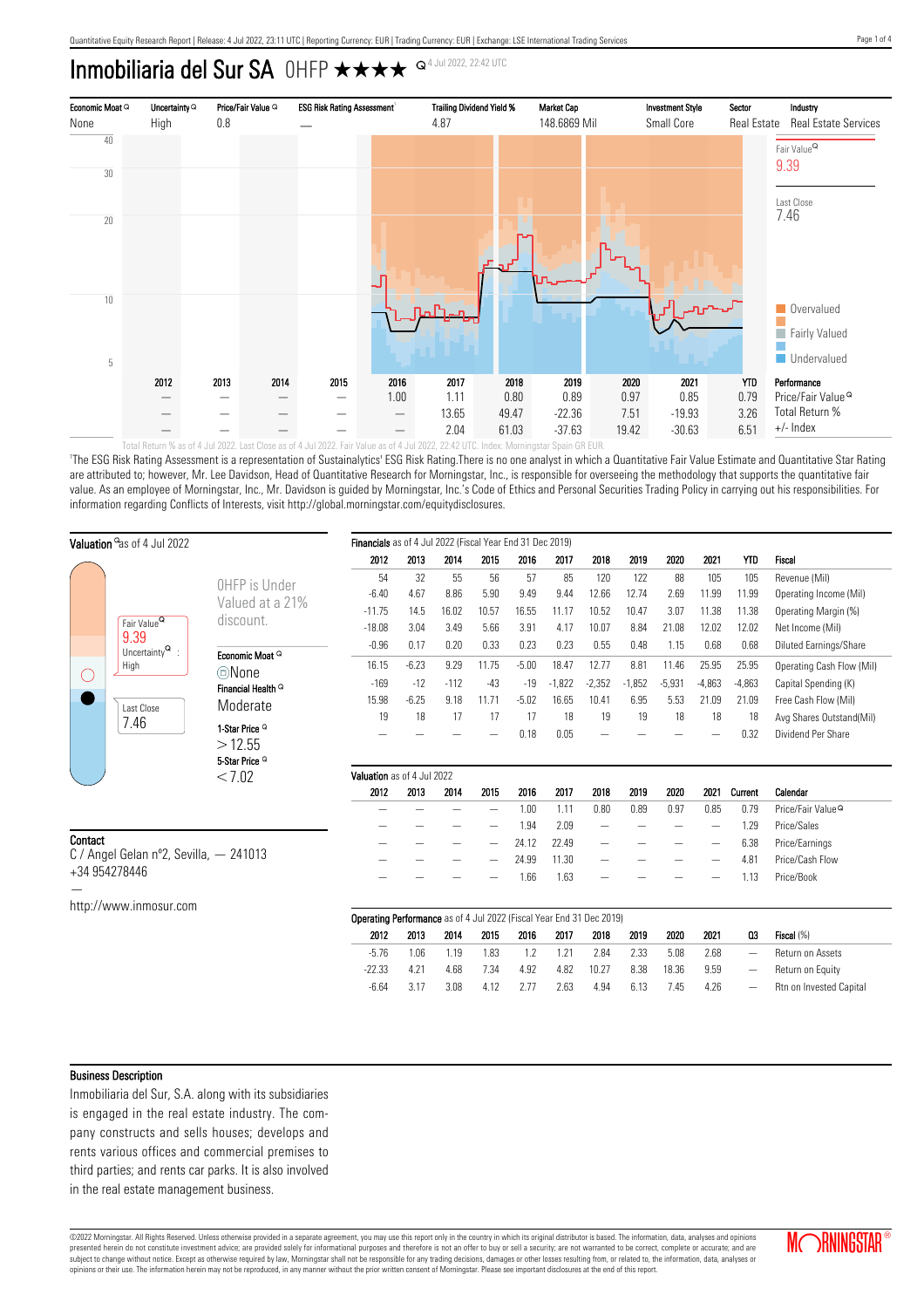## Quantitative Equity Reports Overview

The quantitative report on equities consists of data, statistics and quantitative equity ratings on equity securities. Morningstar, Inc.'s quantitative equity ratings are forward looking and are generated by a statistical model that is based on Morningstar Inc.'s analyst-driven equity ratings and quantitative statistics. Given the nature of the quantitative report and the quantitative ratings, there is no one analyst in which a given report is attributed to; however, Mr. Lee Davidson, Head of Quantitative Research for Morningstar, Inc., is responsible for overseeing the methodology that supports the quantitative equity ratings used in this report. As an employee of Morningstar, Inc., Mr. Davidson is guided by Morningstar, Inc.'s Code of Ethics and Personal Securities Trading Policy in carrying out his responsibilities.

### Quantitative Equity Ratings

Morningstar's quantitative equity ratings consist of: (i) Quantitative Fair Value Estimate, (ii) Quantitative Star Rating, (iii) Quantitative Uncertainty, (iv) Quantitative Economic Moat, and (v) Quantitative Financial Health (collectively the "Quantitative Ratings).

The Quantitative Ratings are calculated daily and derived from the analystdriven ratings of a company's peers as determined by statistical algorithms. Morningstar, Inc. ("Morningstar", "we", "our") calculates Quantitative Ratings for companies whether or not it already provides analyst ratings and qualitative coverage. In some cases, the Quantitative Ratings may differ from the analyst ratings because a company's analyst-driven ratings can significantly differ from other companies in its peer group.

i. **Quantitative Fair Value Estimate:** Intended to represent Morningstar's estimate of the per share dollar amount that a company's equity is worth today. Morningstar calculates the Quantitative Fair Value Estimate using a statistical model derived from the Fair Value Estimate Morningstar's equity analysts assign to companies. Please go to http://global.morningstar.com/ equitydisclosures for information about Fair Value Estimate Morningstar's equity analysts assign to companies.

ii. **Quantitative Economic Moat:** Intended to describe the strength of a firm's competitive position. It is calculated using an algorithm designed to predict the Economic Moat rating a Morningstar analyst would assign to the stock. The rating is expressed as Narrow, Wide, or None.

**Narrow** – assigned when the probability of a stock receiving a "Wide Moat" rating by an analyst is greater than 70% but less than 99%.

Wide – assigned when the probability of a stock receiving a "Wide Moat" rating by an analyst is greater than 99%.

None – assigned when the probability of an analyst receiving a "Wide Moat" rating by an analyst is less than 70%.

iii. **Quantitative Star Rating:** Intended to be the summary rating based on the combination of our Quantitative Fair Value Estimate, current market price, Quantitative Uncertainty Rating, and momentum. The rating is expressed as One-Star, Two-Star, Three-Star, Four-Star, and Five-Star.

- $\star$  the stock is overvalued with a reasonable margin of safety. Log (Quant FVE/Price) < -1\*Quantitative Uncertainty
- Micro-Caps: Log (Quant FVE/Price) < -1.5\*Quantitative Uncertainty  $\star \star$  - the stock is somewhat overvalued.

Log (Quant FVE/Price) between (-1\*Quantitative Uncertainty, -0.5\*Quantitative Uncertainty)

Micro-Caps: Log (Quant FVE/Price) between (-1.5\*Quantitative Uncertainty, - 0.75\*Quantitative Uncertainty)

 $\star \star \star$  – the stock is approximately fairly valued.

Log (Quant FVE/Price) between (-0.5\*Quantitative Uncertainty, 0.5\*Quantitative Uncertainty)

Micro-Caps: Log (Quant FVE/Price) between (-0.75\*Quantitative Uncertainty, 0.75\*Quantitative Uncertainty)

 $\star \star \star \star$  – the stock is somewhat undervalued.

Log (Quant FVE/Price) between (0.5\*Quantitative Uncertainty, 1\*Quantitative

Uncertainty)

Micro-Caps: Log (Quant FVE/Price) between (0.75\*Quantitative Uncertainty, 1.5\*Quantitative Uncertainty)

 $\star \star \star \star$  – the stock is undervalued with a reasonable margin of safety. Log (Quant FVE/Price) > 1\*Quantitative Uncertainty

Micro-Caps: Log (Quant FVE/Price) > 1.5\*Quantitative Uncertainty

After the initial calculation for the star rating, there is a final filtering step based on the momentum of the company. We rank the companies based on their 12-1 month momentum, then restrict those below the 30th percentile to a maximum of 3 stars.

iv. **Quantitative Uncertainty:** Intended to represent Morningstar's level of uncertainty about the accuracy of the Quantitative Fair Value Estimate. Generally, the lower the Quantitative Uncertainty, the narrower the potential range of outcomes for that particular company. The rating is expressed as Low, Medium, High, Very High, and Extreme.

**Low** – the interguartile range for possible fair values is less than  $10\%$ 

**Medium** – the interquartile range for possible fair values is less than  $15\%$ but greater than 10%

High – the interquartile range for possible fair values is less than 35% but greater than 15%

Very High – the interquartile range for possible fair values is less than 80% but greater than 35%

**Extreme** – the interquartile range for possible fair values is greater than 80%

v. Quantitative Financial Health: Intended to reflect the probability that a firm will face financial distress in the near future. The calculation uses a predictive model designed to anticipate when a company may default on its financial obligations. The rating is expressed as Weak, Moderate, and Strong.

**Weak**  $-$  assigned when Quantitative Financial Health  $< 0.2$ 

Moderate – assigned when Quantitative Financial Health is between 0.2 and 0.7

**Strong** – assigned when Quantitative Financial Health  $> 0.7$ 

#### Other Definitions

i. Last Close  $-$  Price of the stock as of the close of the market of the last trading day before date of the report.

ii. **Quantitative Valuation**– Using the below terms, intended to denote the relationship between the security's Last Price and Morningstar's quantitative fair value estimate for that security.

Undervalued – Last Price is below Morningstar's quantitative fair value estimate.

Farily Valued – Last Price is in line with Morningstar's quantitative fair value estimate.

Farily Valued – Last Price is in line with Morningstar's quantitative fair value estimate.

Overvalued – Last Price is above Morningstar's quantitative fair value estimate.

Sustainalytics ESG Risk Rating Assessment: The ESG Risk Rating Assessment is provided by Sustainalytics; a Morningstar company. Sustainalytics' ESG Risk Ratings measure the degree to which company's economic value at risk is driven by environment, social and governance (ESG) factors.

Sustainalytics analyzes over 1,300 data points to assess a company's exposure to and management of ESG risks. In other words, ESG Risk Ratings measures a company's unmanaged ESG Risks represented as a quantitative score. Unmanaged Risk is measured on an open-ended scale starting at zero (no risk) with lower scores representing less unmanaged risk and, for 95% of cases, the unmanaged ESG Risk score is below 50.

Based on their quantitative scores, companies are grouped into one of five Risk Categories (negligible, low, medium, high, severe). These risk categories are absolute, meaning that a 'high risk' assessment reflects a comparable degree of unmanaged ESG risk across all subindustries covered.

The ESG Risk Rating Assessment is a visual representation of Sustainalytics

©2022 Morningstar. All Rights Reserved. Unless otherwise provided in a separate agreement, you may use this report only in the country in which its original distributor is based. The information, data, analyses and opinions presented herein do not constitute investment advice; are provided solely for informational purposes and therefore is not an offer to buy or sell a security; are not warranted to be correct, complete or accurate; and are subject to change without notice. Except as otherwise required by law, Morningstar shall not be responsible for any trading decisions, damages or other losses resulting from, or related to, the information, data, analyses or opinions or their use. The information herein may not be reproduced, in any manner without the prior written consent of Morningstar. Please see important disclosures at the end of this report.

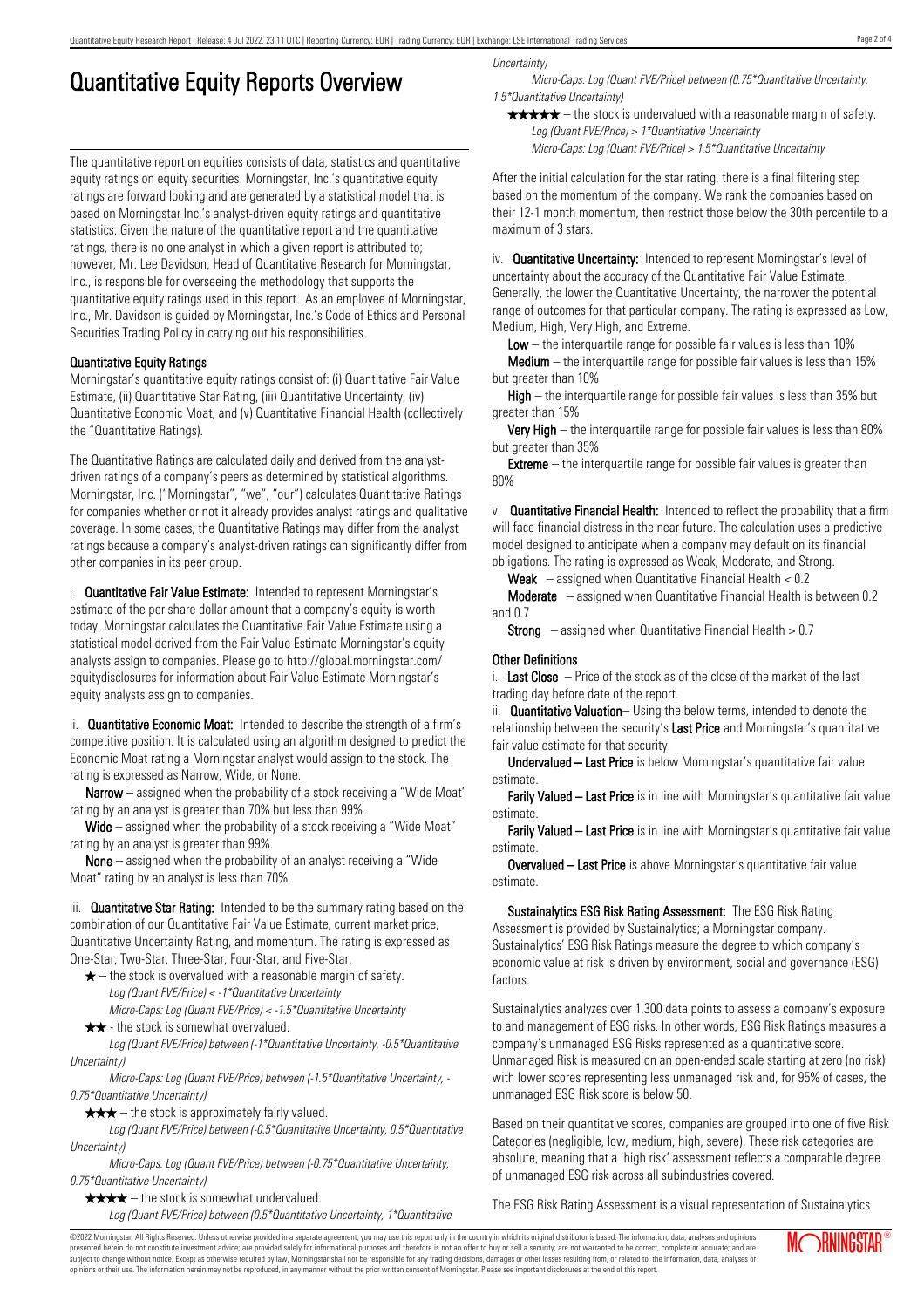ESG Risk Categories on a 1 to 5 scale. Companies with Negligible Risk = 5 Globes, Low Risk = 4, Medium Risk =  $3$  Globes, High Risk =  $2$  Globes, Severe Risk = 1 Globe. For more information, please visit sustainalytics.com/esgratings/

Ratings should not be used as the sole basis in evaluating a company or security. Ratings involve unknown risks and uncertainties which may cause our expectations not to occur or to differ significantly from what was expected and should not be considered an offer or solicitation to buy or sell a security.

This Report has not been made available to the issuer of the security prior to publication.

### Risk Warning

Please note that investments in securities are subject to market and other risks and there is no assurance or guarantee that the intended investment objectives will be achieved. Past performance of a security may or may not be sustained in future and is no indication of future performance. A security investment return and an investor's principal value will fluctuate so that, when redeemed, an investor's shares may be worth more or less than their original cost. A security's current investment performance may be lower or higher than the investment performance noted within the report.

The quantitative equity ratings are not statements of fact. Morningstar does not guarantee the completeness or accuracy of the assumptions or models used in determining the quantitative equity ratings. In addition, there is the risk that the price target will not be met due to such things as unforeseen changes in demand for the company's products, changes in management, technology, economic development, interest rate development, operating and/or material costs, competitive pressure, supervisory law, exchange rate, and tax rate. For investments in foreign markets there are further risks, generally based on exchange rate changes or changes in political and social conditions. A change in the fundamental factors underlying the quantitative equity ratings can mean that the valuation is subsequently no longer accurate.

For more information about Morningstar's quantitative methodology, please visit www.corporate.morningstar.com.

## General Disclosure

The Quantitative Equity Report ("Report") is derived from data, statistics and information within Morningstar, Inc.'s database as of the date of the Report and is subject to change without notice. The Report is for informational purposes only, intended for financial professionals and/or sophisticated investors ("Users") and should not be the sole piece of information used by such Users or their clients in making an investment decision. While Morningstar has obtained data, statistics and information from sources it believes to be reliable, Morningstar does not perform an audit or seeks independent verification of any of the data, statistics, and information it receives.

The quantitative equity ratings noted the Report are provided in good faith, are as of the date of the Report and are subject to change. While Morningstar has obtained data, statistics and information from sources it believes to be reliable, Morningstar does not perform an audit or seeks independent verification of any of the data, statistics, and information it receives.

The quantitative equity ratings are not a market call, and do not replace the User or User's clients from conducting their own due-diligence on the security. The quantitative equity rating is not a suitability assessment; such assessments take into account may factors including a person's investment objective, personal and financial situation, and risk tolerance all of which are factors the quantitative equity rating statistical model does not and did not consider.

Prices noted with the Report are the closing prices on the last stock-market trading day before the publication date stated, unless another point in time is explicitly stated.

Unless otherwise provided in a separate agreement, recipients accessing this report may only use it in the country in which the Morningstar distributor is based. Unless stated otherwise, the original distributor of the report is Morningstar Inc., a U.S.A. domiciled financial institution.

This report was created with no regard to investment objectives, financial situation or particular needs of any specific User or User's clients. Therefore, investments discussed and recommendations made herein may not be suitable for all investors: recipients of this report must exercise their own independent judgment as to the suitability of such investments and recommendations in the light of their own investment objectives, experience, taxation status and financial position.

The information, data and statistics presented herein are not warranted to be accurate, correct, complete or timely. Unless otherwise provided in a separate agreement, Morningstar makes no representation that the report contents meet all of the presentation and/or disclosure standards applicable in the jurisdiction the recipient is located.

Except as otherwise required by law or provided for in a separate agreement, Morningstar and its officers, directors and employees shall not be responsible or liable for any trading decisions, damages or other losses resulting from, or related to, the information, data, analyses or opinions within the report. Morningstar encourages recipients of this report to read all relevant issue documents (e.g., prospectus) pertaining to the security concerned, including without limitation, information relevant to its investment objectives, risks, and costs before making an investment decision and when deemed necessary, to seek the advice of a legal, tax, and/or accounting professional.

The Report and its contents are not directed to, or intended for distribution to or use by, any person or entity who is a citizen or resident of or located in any locality, state, country or other jurisdiction where such distribution, publication, availability or use would be contrary to law or regulation or which would subject Morningstar or its affiliates to any registration or licensing requirements in such jurisdiction.

Where this report is made available in a language other than English and in the case of inconsistencies between the English and translated versions of the report, the English version will control and supersede any ambiguities associated with any part or section of a report that has been issued in a foreign language. Neither the analyst, Morningstar, or Morningstar affiliates guarantee the accuracy of the translations.

This report may be distributed in certain localities, countries and/or jurisdictions ("Territories") by independent third parties or independent intermediaries and/or distributors ("Distributors"). Such Distributors are not acting as agents or representatives of the analyst or Morningstar. In Territories where a Distributor distributes our report, the Distributor, and not the analyst or Morningstar, is solely responsible for complying with all applicable regulations, laws, rules, circulars, codes and guidelines established by local and/or regional regulatory bodies, including laws in connection with the distribution third-party research reports.

## Conflicts of Interest:

Morningstar, Inc. may hold a long position in the security subject of this investment research report that exceeds 0.5% of the total issued share capital of the security. To determine if such is the case, please click http:// msi.morningstar.com and http://mdi.morningstar.com.

The Head of Quantitative Research compensation is derived from Morningstar's overall earnings and consists of salary, bonus and restricted stock units of Morningstar, Inc.

Morningstar does not receive commissions for providing research and does not charge companies to be rated.

Morningstar is not a market maker or a liquidity provider of the security noted within this report.

Morningstar has not been a lead manager or co-lead manager over the

Page 3 of 4

©2022 Morningstar. All Rights Reserved. Unless otherwise provided in a separate agreement, you may use this report only in the country in which its original distributor is based. The information, data, analyses and opinions presented herein do not constitute investment advice; are provided solely for informational purposes and therefore is not an offer to buy or sell a security; are not warranted to be correct, complete or accurate; and are subject to change without notice. Except as otherwise required by law, Morningstar shall not be responsible for any trading decisions, damages or other losses resulting from, or related to, the information, data, analyses or opinions or their use. The information herein may not be reproduced, in any manner without the prior written consent of Morningstar. Please see important disclosures at the end of this report.